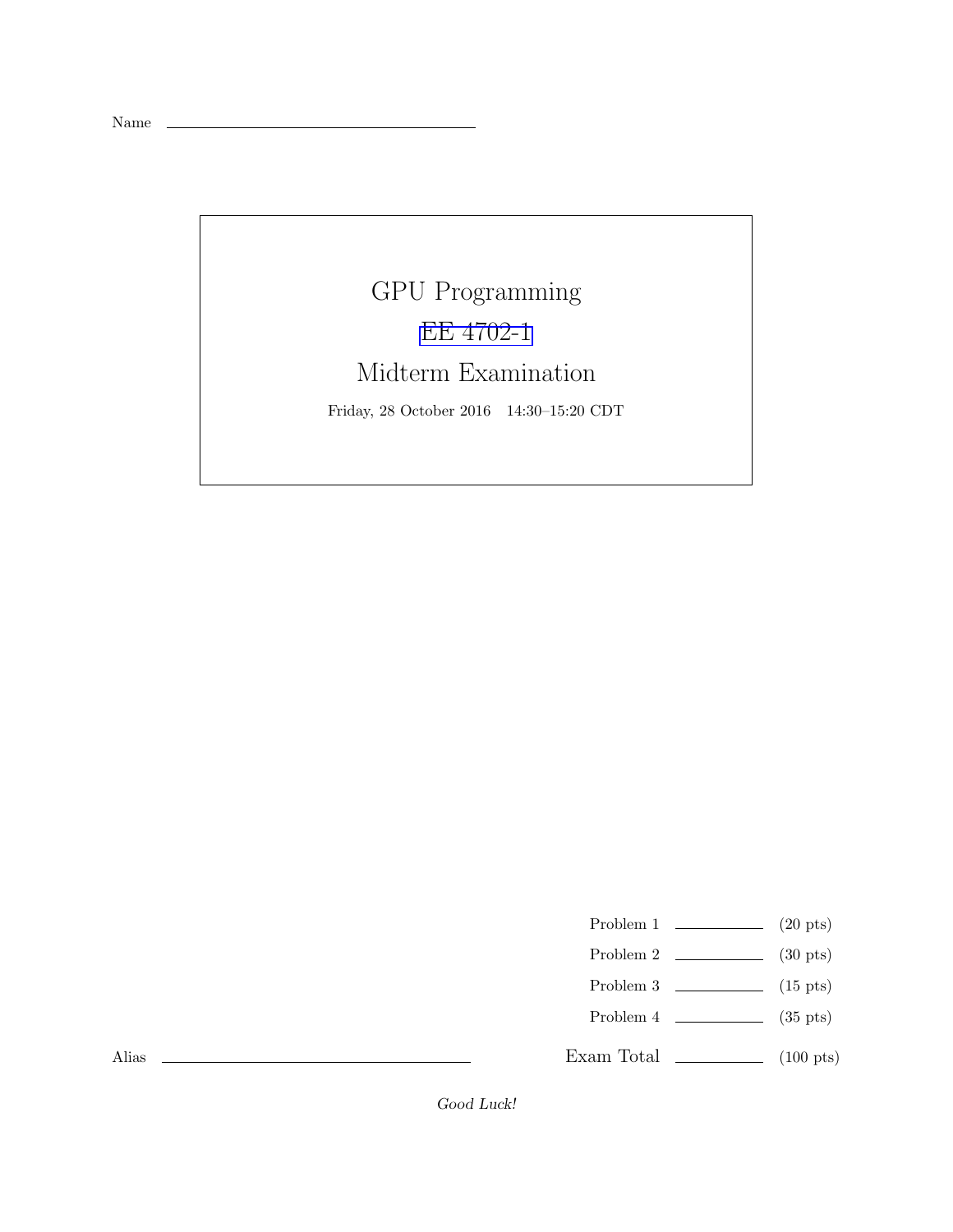Problem 1: [20 pts] Appearing below is a figure with labeled vertices. In the code below pa, pb, ... are initialized to the coordinates of the corresponding vertices. Two arrays are declared, coords\_wrong and coords.



Assign the correct value for m in the code above and make any other necessary changes.

(*c*) Set the modelview matrix so that the figure is rendered such that vertex g is at coordinate p1, vertex c is at p2, and all points are in the plane formed by p1, p2, and p3. This will move and rotate the figure, but won't change its shape. The matrix constructors pMatrix\_Rows rot1(v1,v2,v3) and pMatrix\_Cols rot2(v1,v2,v3) may come in handy. *Note: In the original version of the exam* b *was to be moved to* p3*.*

Assign m to move the entire figure so that g is at p1, c is at p2, and b is at p3.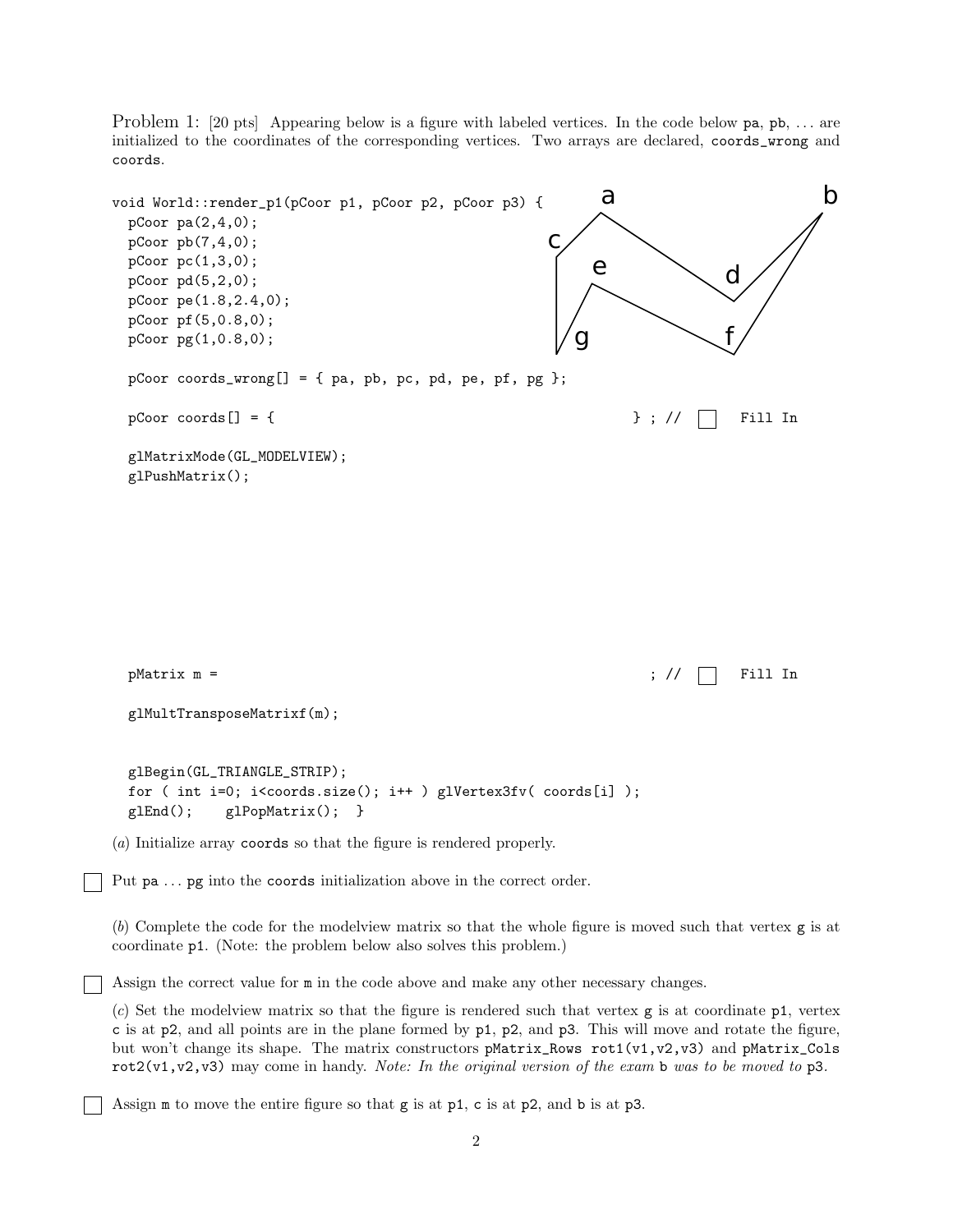Problem 2: [30 pts] Illustrated below are two possible outputs of a geometry shader processing input primitive abc. The geometry shader code shown below, when completed, renders the figure on the left (this page's problem) or right (next page's problem).



(*a*) Fix the layout declaration and modify the code so that gl\_Position is assigned a correct value for the center point (d in the diagram). Assume that center\_e is already correct. *Hint: (Don't just look at the figure for the layout declaration fix.)*.

Fix the layout declaration.  $\Box$  Assign gl Position correctly for the center point.

(b) Suppose that the goal is to split *abc* into three triangles that each have  $\frac{1}{3}$  the fragments that *abc* would have had. Does the code above (assuming  $g_1$ -Position is set correctly) achieve that goal? If not, briefly explain how to modify the code so that there will be three triangles with  $\frac{1}{3}$  the vertices each.

Are fragments equally split? If no, explain how to fix.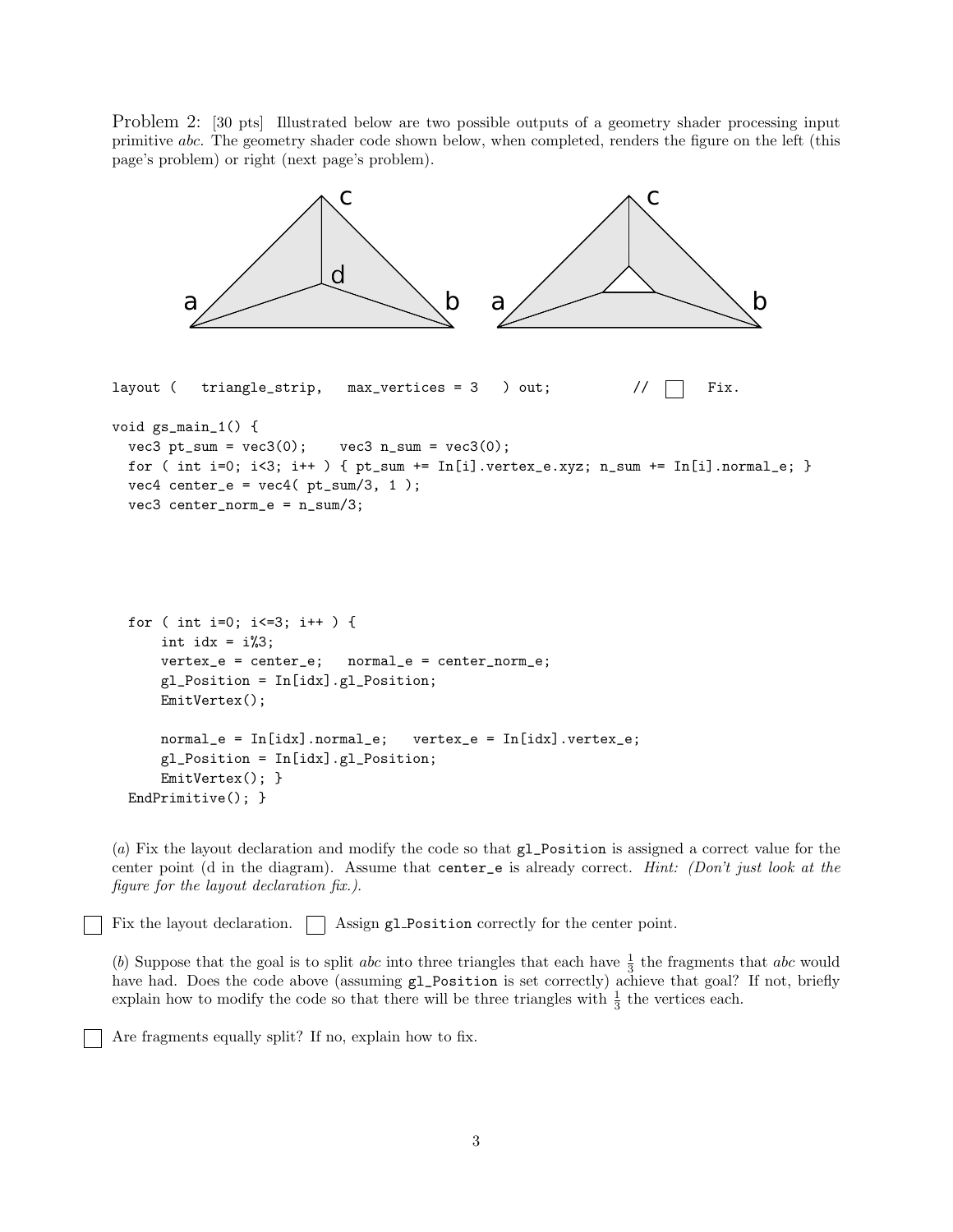Problem 2, continued:



(*c*) Modify the geometry shader so that it splits the triangle into the shape on the right, which is like the original triangle with a triangle-shaped hole in the center. The rendered primitives should only cover the area shown in gray. The exact area of the hole is not important, as long as it's not zero.

Modify shader to render hole as shown in the shape on the right.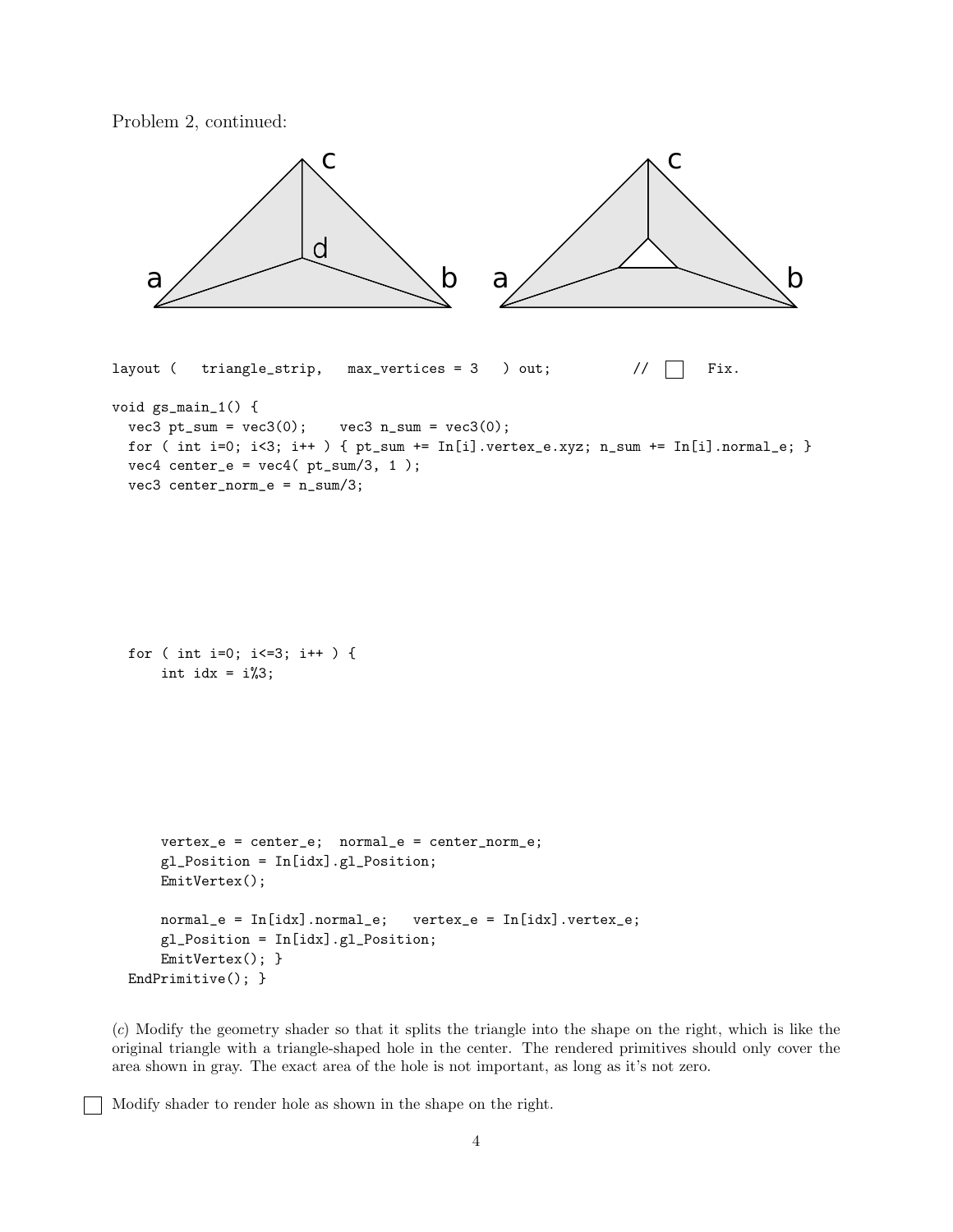Problem 3: [15 pts] The incomplete code below is supposed to test whether pairs of balls interpenetrate, meaning that there is a volume of space that both balls occupy, and if so apply a separation force. The separation force works like an ideal spring pushing apart the balls. *Note: in the original exam the phrase defining interpenetration read "they occupy the same space".*

```
for ( int i=0; i<chain_length; i++ ) for ( int j=i+1; j<chain_length; j++ )
 {
    Ball* const ball_i = kballs[i];
    Ball* const ball_j = kballs[j];
    pCoor pos_i = ball_i->position;
    pCoor pos_i = ball_i \rightarrow position;float rad_i = ball_i->radius;
    float rad_j = ball_j->radius;
```

```
if ( ! interpenetrating ) continue;
ball_i->force += \qquad \qquad ; \; // \quad \text{Fill in.}ball_j->force += ; // \Box Fill in.
```
bool interpenetrating =  $\qquad \qquad ; \text{ // } \Box$  Fill in.

}

(*a*) Write code to determine whether the two balls are interpenetrating, and assign the result to interpenetrating.

Set interpenetrating to true if balls are intersecting.

(*b*) Write code to add on a separation forces to the balls. Use sep\_spring\_constant for the spring constant.

Write code to add the separation force to balls' force members.  $\Box$  Don't forget that force is a vector quantity.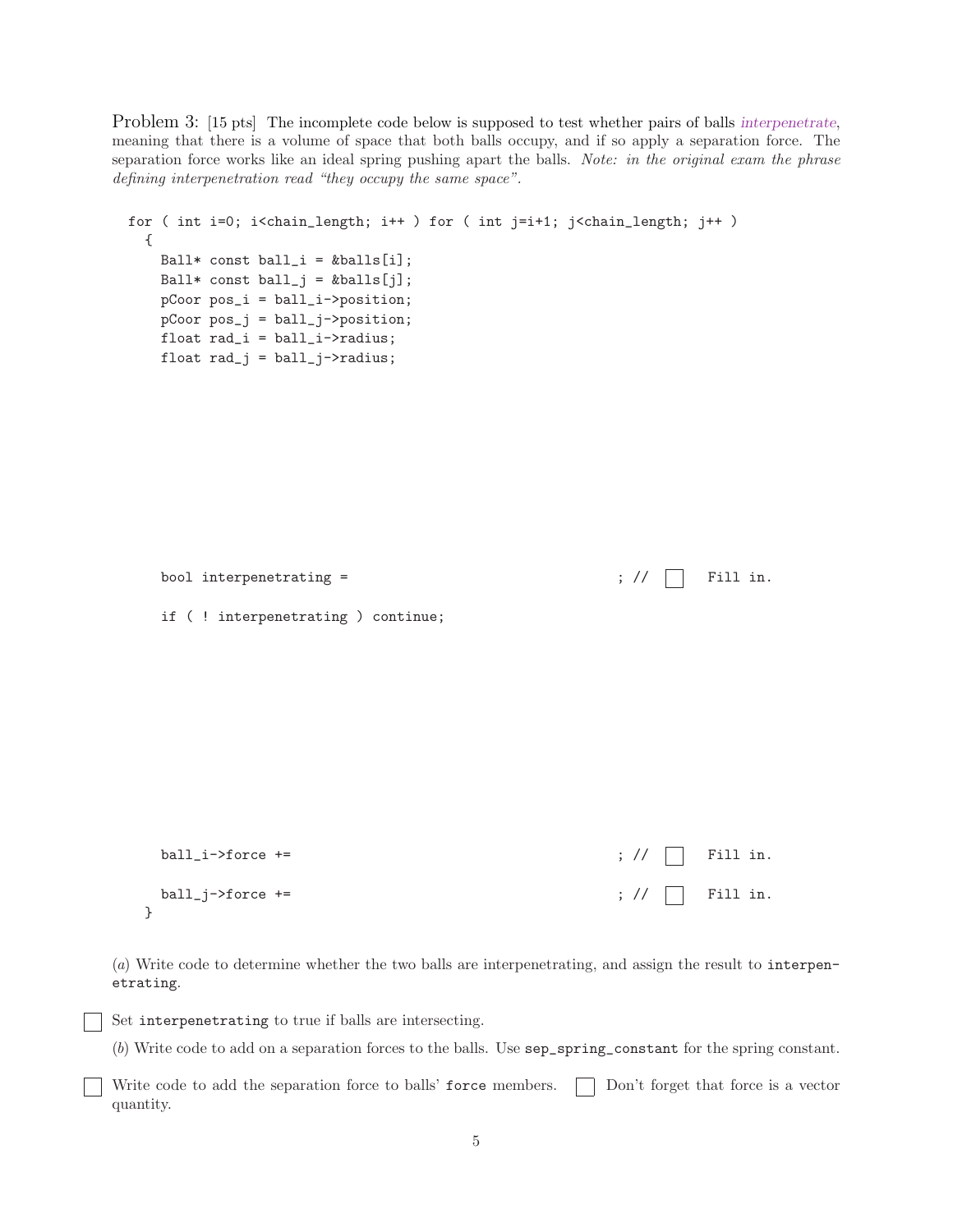Problem 4: [35 pts] Answer each question below.

(*a*) Convert homogeneous coordinate  $\sqrt{ }$  $\overline{\phantom{a}}$ 1 2 3 4 1 into an ordinary Cartesian coordinate.

Cartesian coordinate:

(*b*) Explain why gl\_Vertex, the object-space vertex coordinate vertex shader input, is only in the compatibility profile (meaning that it's not really needed) but gl\_Position, the output of the vertex and geometry shader stages is in the core profile (meaning that it is really needed).

Input gl Vertex is not really needed because:

Output gl Position is really needed because:

(*c*) The modelview matrix is predefined as a uniform variable. What would be the disadvantage of making it a vertex shader input?

Disadvantage of making modelview a vertex shader input.